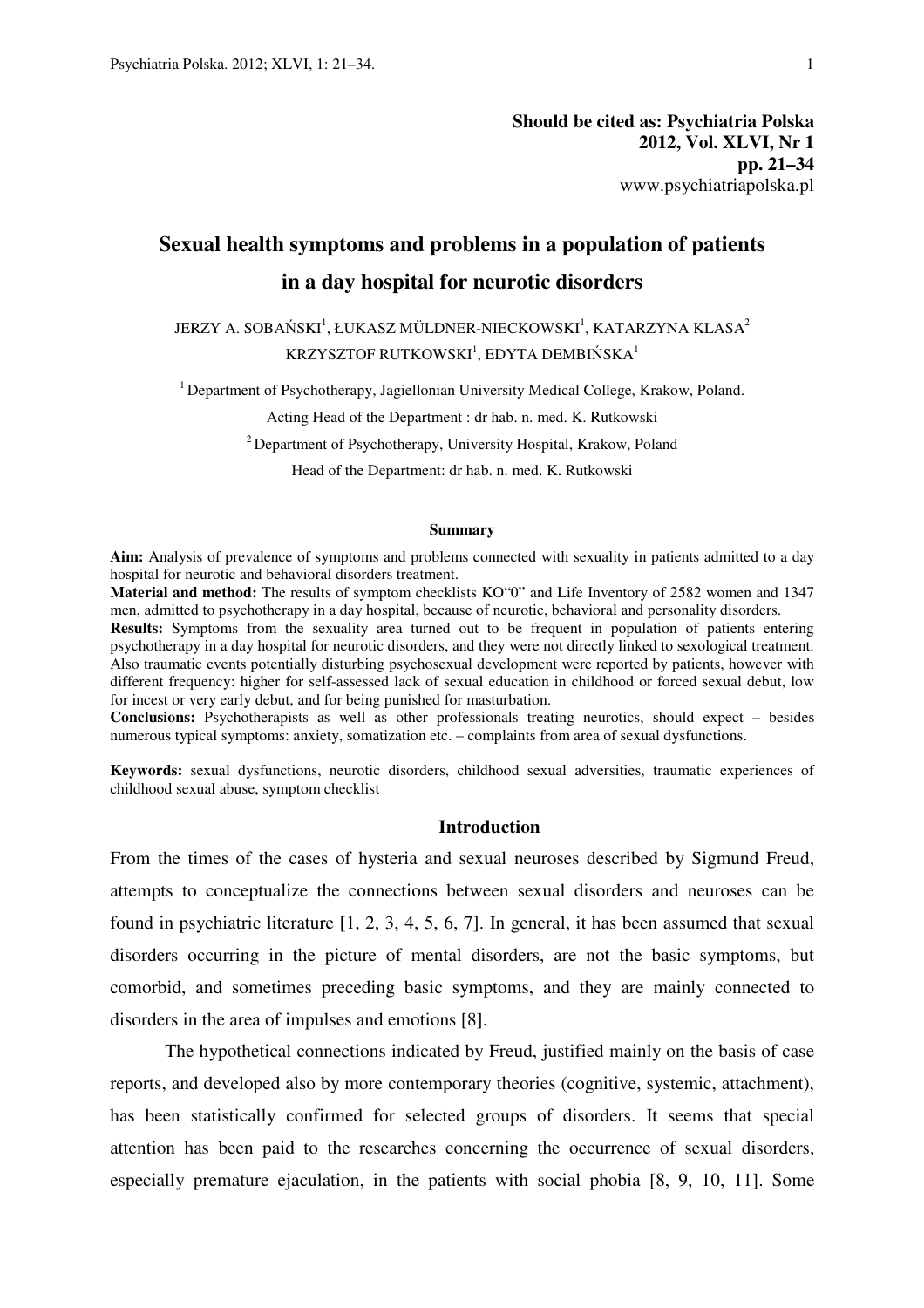authors see the explanation for the connection between social phobia and premature ejaculation in – inter alia – common biological background of the disorders (adrenergic hyperactivity), and similar psychological mechanisms, namely avoidance and fear of evaluation, or lower – secondary to social phobia – sexual experience in this population.

Araszkiewicz and Krzemińska [8], referring to the review of literature, have indicated that although sexual disorders occur in as many as 75% of the patients (female and male) with panic attacks (most frequently sexual aversion, loss of sexual needs, premature ejaculation) and 33% of patients with social phobia (most frequently orgasmic disorders, premature ejaculation), the problem of sexual disorders comorbid to the course of neurotic disorders, is often devalued. Jodko et all [12] have confirmed in their study that one of the most frequent disorders in the group of 66 female patients of day hospitals treated because of anxiety disorders, was anorgasmia (61%), then failure of genital response (55%), fear of intercourse (53%), periodical doubts concerning sexual orientation (11%), and ego-dystonic orientation (12%). Male patients (38 persons) most often have exhibited decrease in sex drive (57%), fear of intercourses (55%), difficulties in keeping erection (45%). Just over a quarter of respondents have revealed doubts concerning orientation (26%) and 23% - ego-dystonic orientation. The results, although concerning small groups of subjects, have indicated frequent occurrence of sexual dysfunctions in population of patients treated because of anxiety disorders in day wards. Tejkowski [13] in a study conducted with the use of the symptom checklist KO "0", in a population of 387 female patients and 274 male patients treated in a day hospital because of neurotic and personality disorders, has also confirmed the prevalence of "sexual symptoms" (in about 3/4 of the respondents) and the relation between their intensification and the intensification of other neurotic symptoms (assessment by means of the whole scales does not allow for detailed conclusions).

Meanwhile, the sexual issue, which should be included in each psychiatric examination, is often overlooked. Lack of spontaneous reporting of the symptoms of sexual dysfunction by patients as well a clinicians' attitudes, contribute to the state of things [1, 12, 14, 15, 16]. Improvement of the situation can be expected when the symptom checklists are used, taking into consideration, inter alia (or exclusively) the symptoms from the area of sexual dysfunctions. Despite the shortcomings of the symptom checklists and the dependencies of the results from the set of questions and from the construction of the scales, which has been pointed out by, inter alia, Hayes and colleagues [17], the use of the questioners allow to attain a lot of cohesive information about the sexual life of the examined persons.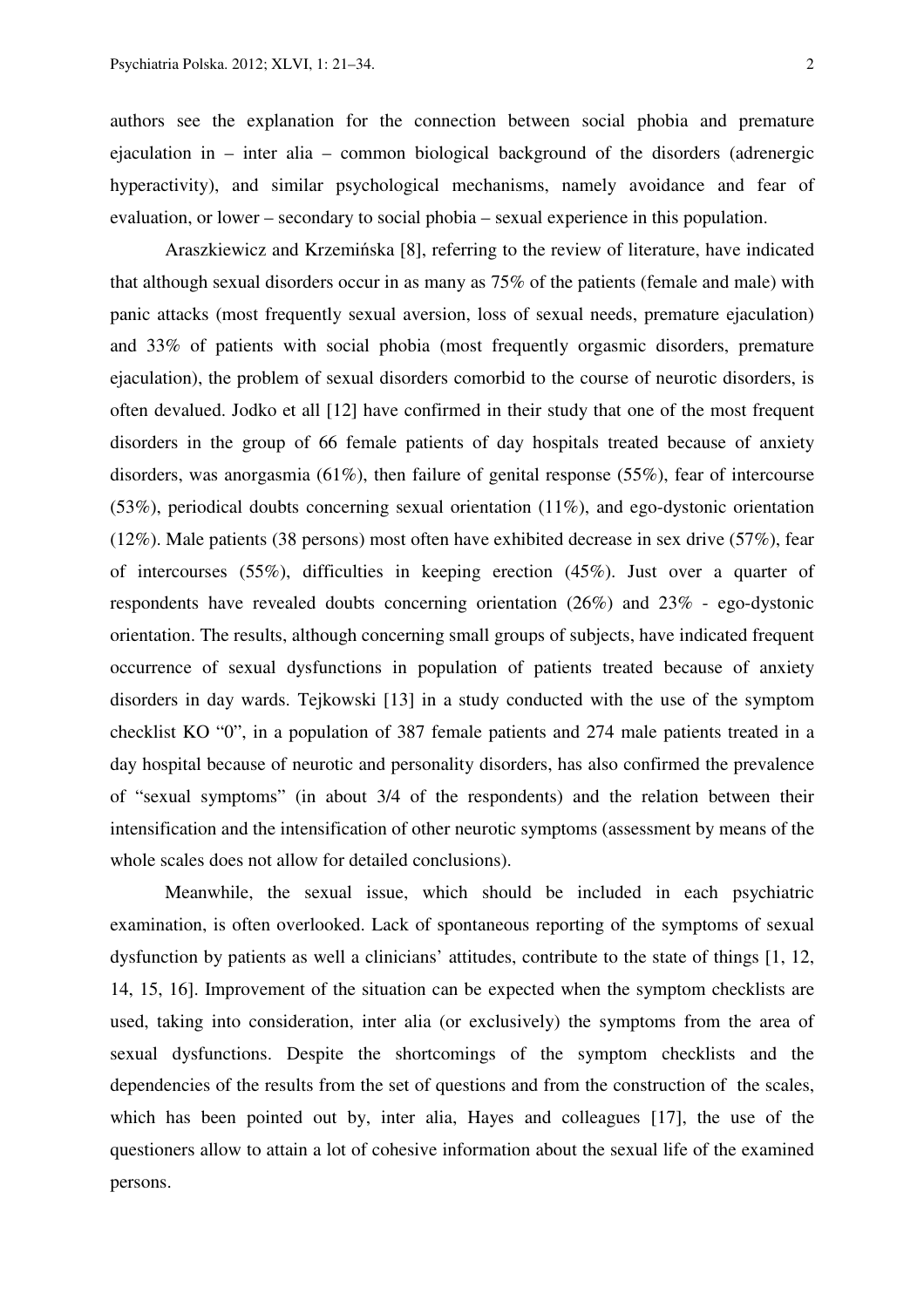#### **The aim of the study**

Analysis of the frequency of occurrence of symptoms and problems related to sexuality in patients of a Day Hospital for Neurotic and Behavioral Disorders, in the years 1980-2002.

## **Material and methods**

The results of preliminary tests of all patients admitted to a day hospital treatment in the years 1980-2002 have been used. The material for 3929 people diagnosed with neurotic disorders, behavioral and personality disorders (subsections F4, F5, F6 according to the current version of ICD-10) have been obtained. Their qualification for treatment included in each case twotime psychiatric examination, psychological examination and a battery of psychological tests, which allowed for the exclusion of other psychiatric disorders such as bipolar disorder, schizophrenic psychosis, exogenous or pseudoneurotic disorders and severe somatic illnesses that make it impossible to undergo therapy. Most of the patients have had one of the neurotic disorders diagnosed, or behavioral disorder with secondarily occurring comorbid neurotic disorder (Table 1).

|                                                          | Females<br>(n=2582) | Males<br>$(n=1347)$ |
|----------------------------------------------------------|---------------------|---------------------|
| Global Symptom Levels (OWK)                              |                     |                     |
| mean $\pm$ SD                                            | $394 \pm 152$       | $349 + 151$         |
| (median)                                                 | (median 387)        | (median 336)        |
| Diagnosis (main)                                         |                     |                     |
| F44/45. Dissociative or somatoform disorders             | 29%                 | 25%                 |
| F60. Personality disorders                               | 23%                 | 29%                 |
| F40/F41. Anxiety disorders                               | 17%                 | 16%                 |
| F48 Neurasthenia                                         | 7%                  | 14%                 |
| F34.1 Dysthymia                                          | 7%                  | 5%                  |
| F50. Eating disorders                                    | 5%                  | $0\%$               |
| F42. Obsessive-compulsive disorder                       | 2%                  | 2%                  |
| F43. Reaction to severe stress, and adjustment disorders | $1\%$               | 2%                  |
| Others                                                   | 3%                  | 2%                  |
| Lack of data                                             | 6%                  | 6%                  |

**Table 1. Intensity of symptoms and the type of disorders according to ICD-10** 

|  |  |  | Table 2A. Sociodemographic characteristics |
|--|--|--|--------------------------------------------|
|  |  |  |                                            |

| o                              |             |             |
|--------------------------------|-------------|-------------|
|                                | Females     | Males       |
|                                | (n=2582)    | (n=1347)    |
| Age in years                   |             |             |
| mean $\pm$ SD                  | $33+9$      | $32+9$      |
| (median)                       | (median 33) | (median 28) |
| Education                      |             |             |
| None / primary                 | 9%          | 12%         |
| Secondary (including students) | 57%         | 56%         |
| Higher                         | 34%         | 32%         |
| Employment                     |             |             |
| Working                        | 59%         | 70%         |
| Not working                    | 41%         | 30%         |
| Including pension              | 10%         | 7%          |
| <b>Students</b>                | 23%         | 24%         |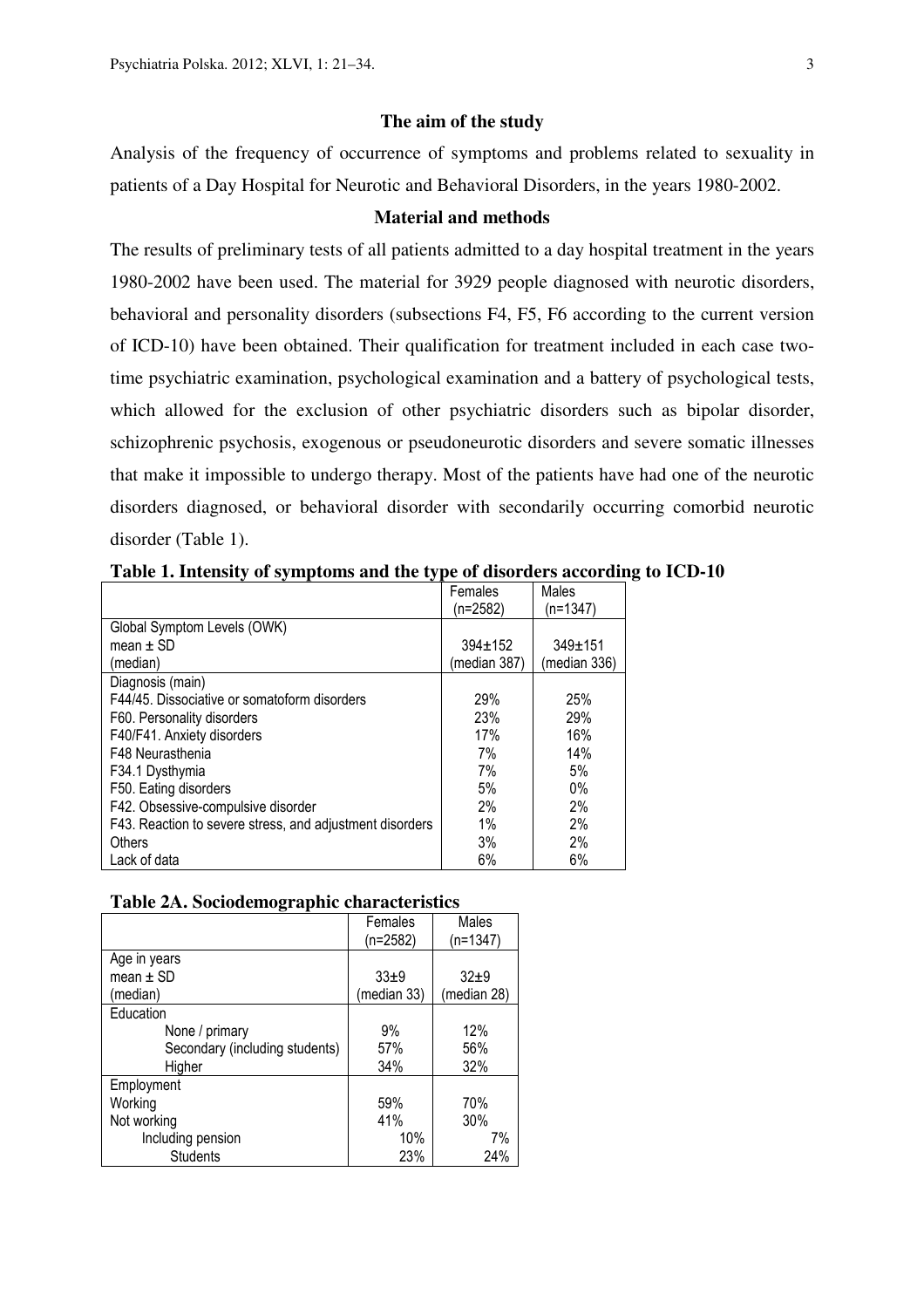|                                     | Females<br>$(n=2582)$ | Males<br>$(n=1347)$ |
|-------------------------------------|-----------------------|---------------------|
| Marital status/ relationship        |                       |                     |
| A stable relationship / marriage    | 43%                   | 47%                 |
| An unstable relationship / marriage | 26%                   | 21%                 |
| Not in a relationship               | 31%                   | 32%                 |
| Has no sexual contacts              | 39%                   | 35%                 |
| Has sexual contacts                 | 60%                   | 64%                 |
| In a longer relationship            | 55%                   | 53%                 |
| Short-lived, incidental             | 3%                    | 7%                  |
| Short-lived and longer              | 2%                    | 5%                  |

**Table 2B. Information about relationships and sexual activity** 

The patients have reported the events and circumstances of their life through retrospective detailed biographical questionnaire, consisting of 138 questions (with options of answers to choose from), concerning, inter alai, description of the family, living conditions during childhood and adolescence (before 18 year of life), the course of education and peer relationships, sexual development, traumatic events, maturity period, including functioning at work, material conditions, the current relationship [18] (Table 2A and 2B). The second of the tools used – the symptom checklist KO  $, 0$ ", has enabled gathering information about the presence and the intensity of 135 symptoms from the previous seven days [19]. It is one of a very few original Polish tools, in which the criterial approach has been applied, as well as a common language which allows the patients to report the most common aliments [20, 21]. It is characterized by a satisfactory psychometric properties [22, 23, 24]. Of the variables included in the KO "0", six symptoms of sexual dysfunctions (listed in the Appendix) have been selected, as well as five biographical circumstances: subjective evaluation of sex education before 18 years of age, punishment for masturbation or sexual play, time and course of initiation, incest.

The data obtained from routine diagnostic tests have been used with the consent of the patients, however they have been stored and processed in an anonymous form.

Estimations of the differences between the corresponding figures have been carried out by means of two-tailed test for two stratum weights. Estimations of the odd risk have been done with the logistic regression method. Licensed STATISTICA PL package has been used.

#### **Results**

The most common complaint of sexual health in the study group turned out to be dissatisfaction with sexual life, of which both the presence and significant nuisance have been reported by the highest proportions of females and males. The second symptom present in at least half of the respondents has been the decrease of sexual drive. The least frequently reported symptom has been discomfort accompanying masturbation. Males have reported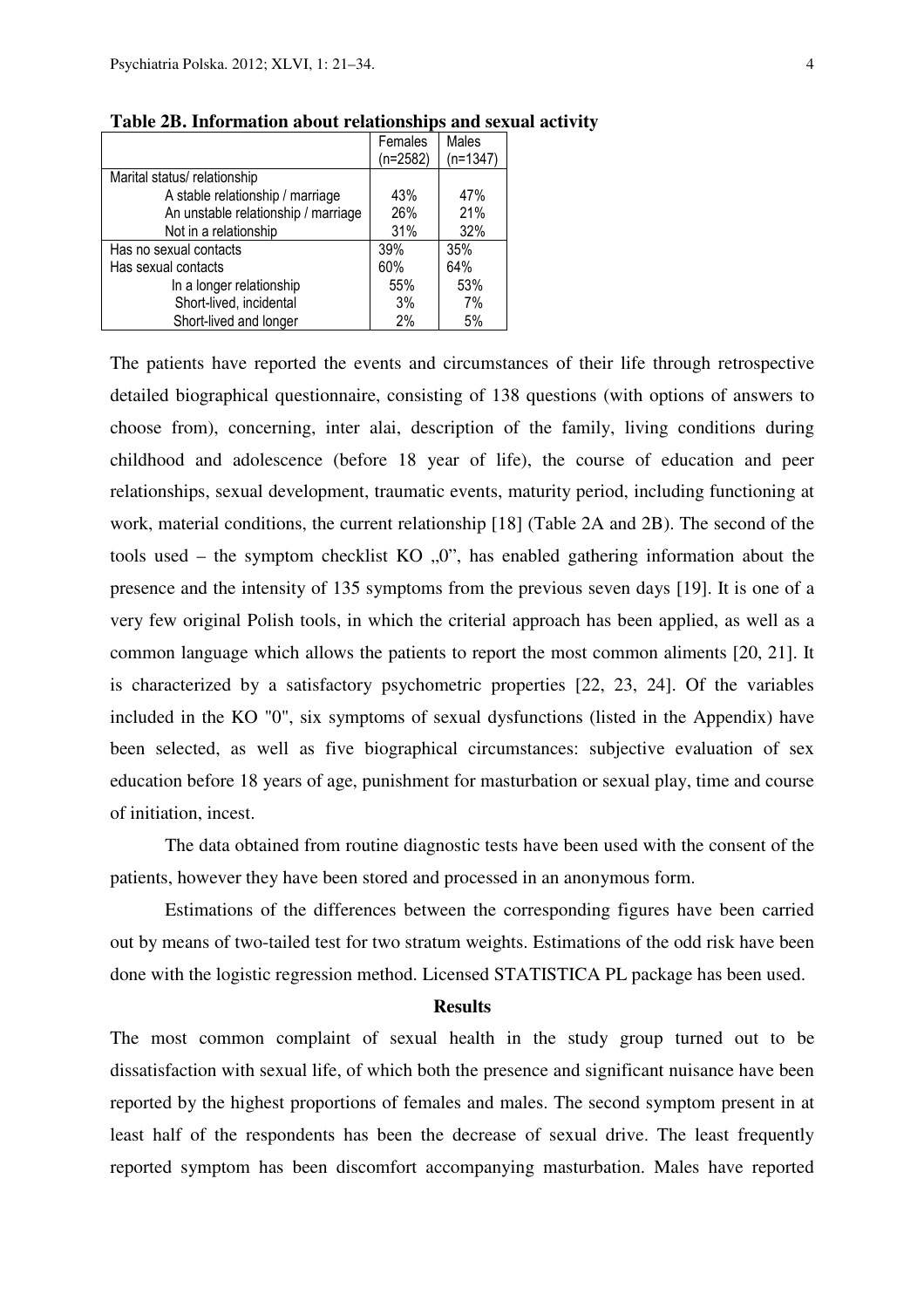significantly more often than females: dissatisfaction with sexual life (59% vs 53%, p <0.05), difficulties in sexual intercourse  $(36\%$  vs  $25\%$ , p <0.05), discomfort accompanying masturbation (22% vs 9%, p <0.05). Females have more often reported an aversion to heterosexual contacts (43% vs 33%, p <0.05), also with the maximum intensity. (Table 3).

|                                    |                     | Females    | Males  |
|------------------------------------|---------------------|------------|--------|
|                                    |                     | $n = 2582$ | n=1347 |
| <b>SYMPTOMS</b>                    | Percentage of total | 66%        | 34%    |
| 7. Dissatisfaction                 | maximum intensity   | 19%        | 20%    |
| with sexual life                   | presence            | ***53%     | ***59% |
| 27. Difficulties in sexual         | maximum intensity   | **8%       | **11%  |
| intercourses                       | presence            | ***25%     | ***36% |
| 47. Aversion to heterosexual       | maximum intensity   | ***17%     | ***9%  |
| contacts                           | presence            | ***43%     | ***33% |
| 67. Significant decrease or        | maximum intensity   | ***18%     | ***9%  |
| loss of sexual drive               | presence            | 53%        | 50%    |
| 70. Difficulties in contacts       | maximum intensity   | 9%         | 8%     |
| with persons of the opposite sex   | presence            | 41%        | 42%    |
| 87. Unpleasant feelings related to | maximum intensity   | **3%       | **5%   |
| the practice of masturbation       | presence            | ***9%      | ***22% |

**Table 3. The occurrence and intensification of symptoms connected with sexuality** 

 $*p<0.05$ ,  $**p<0.005$  – test for two stratum weights

The presence of at least one of the six analyzed symptoms in the week preceding the survey (before treatment) have been reported by 2131 (83%) females and 1133 (84%) males.

The psychometric properties of the scale composed of the six variables describing the presence of symptoms in the field sexual health have been estimated. The results of this analysis summarize the reliability coefficients (Table 4), the relatively low values of which suggest that these variables must be considered separately.

**Table 4. Reliability of the scale composed of six sexual complaints** 

|                                                              | Females<br>n=2582              |       | Males<br>n=1347                 |             |  |
|--------------------------------------------------------------|--------------------------------|-------|---------------------------------|-------------|--|
|                                                              | Correlation between            |       | Alpha after Correlation between | Alpha after |  |
|                                                              | the item and the scale removal |       | the item and the scale removal  |             |  |
| Dissatisfaction<br>with sexual life                          | 0,444                          | 0,556 | 0,452                           | 0,566       |  |
| Difficulties in sexual<br>intercourse                        | 0,446                          | 0,559 | 0,430                           | 0,576       |  |
| Aversion to heterosexual<br>contacts                         | 0,500                          | 0,531 | 0,415                           | 0,582       |  |
| Significant<br>decrease<br>or<br>loss of sexual drive        | 0,478                          | 0,540 | 0,450                           | 0,566       |  |
| Difficulties in contacts<br>with persons of the opposite sex | 0.180                          | 0,662 | 0,223                           | 0,654       |  |
| Discomfort connected<br>with masturbation                    | 0,132                          | 0,654 | 0,265                           | 0,633       |  |
| Cronbach's alpha<br>for the whole scale                      | 0,633                          |       | 0,641                           |             |  |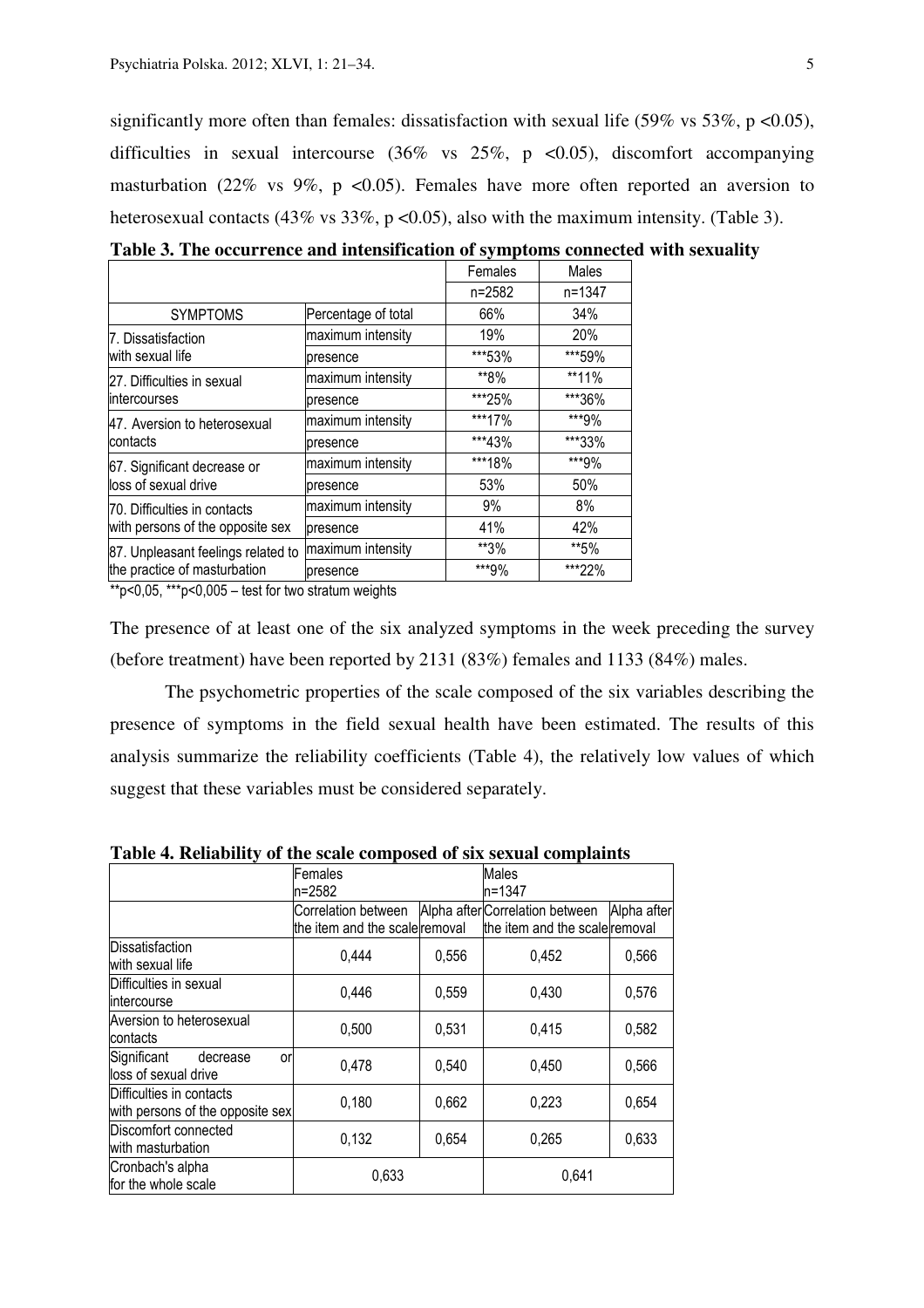|                                  | 7. Dissatisfaction<br>sexual life<br>with | Difficulties in sexual<br>intercourse<br>27 | Aversion to<br>heterosexua<br>contacts<br>47 | drive<br>Significant<br>loss of sexual<br>decrease or<br>5 | of the<br>70. Difficulties in<br>with persons<br>sex<br>opposite:<br>contacts | with masturbation<br>Discomfort<br>connected<br>87. |
|----------------------------------|-------------------------------------------|---------------------------------------------|----------------------------------------------|------------------------------------------------------------|-------------------------------------------------------------------------------|-----------------------------------------------------|
| 7. Dissatisfaction               |                                           | 8,95                                        | 4,20                                         | 4,51                                                       | 1,62                                                                          | 1,85                                                |
| with sexual life                 |                                           | $(7,03-11,41)$                              | $(3, 55 - 4, 97)$                            | $(3,82-5,32)$                                              | $(1, 38 - 1, 90)$                                                             | $(1, 41 - 2, 43)$                                   |
| 27. Difficulties in sexual       | 8,95                                      |                                             | 4,95                                         | 5,53                                                       | 1,83                                                                          | 2,15                                                |
| intercourse                      | $(7,03-11,41)$                            |                                             | $(4,08-6,01)$                                | $(4, 46-6, 85)$                                            | $(1,53-2,19)$                                                                 | $(1,64-2,81)$                                       |
| 47. Aversion to heterosexual     | 4,20                                      | 4,95                                        |                                              | 11,98                                                      | 1,72                                                                          | 1,59                                                |
| contacts                         | $(3, 55-4, 97)$                           | $(4,08-6,01)$                               |                                              | $(9, 87 - 14, 54)$                                         | $(1, 47 - 2, 02)$                                                             | $(1, 22 - 2, 06)$                                   |
| 67. Significant decrease or      | 4,51                                      | 5,53                                        | 11,98                                        |                                                            | 1,43                                                                          | 1,26                                                |
| loss of sexual drive             | $(3,82-5,32)$                             | $(4, 46-6, 85)$                             | $(9,87-14,54)$                               |                                                            | $(1, 23 - 1, 67)$                                                             | $(0, 97 - 1, 63)$                                   |
| 70. Difficulties in contacts     | 1,62                                      | 1,83                                        | 1,72                                         | 1,43                                                       |                                                                               | 2,40                                                |
| with persons of the opposite sex | $(1, 38 - 1, 90)$                         | $(1,53-2,19)$                               | $(1, 47 - 2, 02)$                            | $(1, 23 - 1, 67)$                                          |                                                                               | $(1, 84 - 3, 13)$                                   |
| 87. Discomfort connected         | 1,85                                      | 2,15                                        | 1,59                                         | 1,26                                                       | 2,40                                                                          |                                                     |
| with masturbation                | $(1, 41 - 2, 43)$                         | $,64-2,81)$                                 | $(1, 22 - 2, 06)$                            | $(0, 97 - 1, 63)$                                          | $(1, 84 - 3, 13)$                                                             |                                                     |

**Table 5. Correlations between symptoms in the group of females defined by odds ratio (OR) and their 95% confidence intervals.** 

All coefficients OR were statistically significant (p <0.05), except where shaded

| Table 6. Correlations between symptoms in the males group determined by the odds |  |  |  |  |  |
|----------------------------------------------------------------------------------|--|--|--|--|--|
| ratio (OR) and their $95\%$ confidence intervals                                 |  |  |  |  |  |

|                                  | 7. Dissatisfaction<br>with sexual life | Difficulties in<br>intercourse<br>sexual<br>27. | Aversion to<br>heterosexual<br>contacts<br>47. | Significant<br>sexual<br>decrease or<br>loss of s<br>drive<br>5 | 70. Difficulties in<br>sex<br>with persons of<br>opposite<br>contacts<br>₽₽ | with masturbation<br>Discomfort<br>connected<br>87. |
|----------------------------------|----------------------------------------|-------------------------------------------------|------------------------------------------------|-----------------------------------------------------------------|-----------------------------------------------------------------------------|-----------------------------------------------------|
| 7. Dissatisfaction               |                                        | 7,96                                            | 3,50                                           | 3,50                                                            | 2,03                                                                        | 3,41                                                |
| with sexual life                 |                                        | $(5,94-10,67)$                                  | $(2,70-4,54)$                                  | $(2,78-4,40)$                                                   | $(1,62-2,55)$                                                               | $(2,52-4,63)$                                       |
| 27. Difficulties in sexual       | 7,96                                   |                                                 | 3,41                                           | 6,38                                                            | 1,48                                                                        | 1,57                                                |
| intercourse                      | $(5,94-10,67)$                         |                                                 | $(2,69-4,34)$                                  | $(4, 94 - 8, 24)$                                               | $(1, 18 - 1, 86)$                                                           | $(1, 21 - 2, 05)$                                   |
| 47. Aversion to heterosexual     | 3,50                                   | 3,41                                            |                                                | 8,47                                                            | 1,65                                                                        | 2,09                                                |
| contacts                         | $(2,70-4,54)$                          | $(2,69-4,34)$                                   |                                                | $(6, 41 - 11, 18)$                                              | $(1,31-2,07)$                                                               | $(1,60-2,72)$                                       |
| 67. Significant decrease or      | 3,50                                   | 6,38                                            | 8,47                                           |                                                                 | 1,48                                                                        | 1,70                                                |
| loss of sexual drive             | $(2,78-4,40)$                          | $(4, 94 - 8, 24)$                               | $(6, 41 - 11, 18)$                             |                                                                 | $(1, 19-1, 84)$                                                             | $(1, 31 - 2, 21)$                                   |
| 70. Difficulties in contacts     | 2,03                                   | 1,48                                            | 1,65                                           | 1,48                                                            |                                                                             | 3,75                                                |
| with persons of the opposite sex | $(1,62-2,55)$                          | $(1, 18 - 1, 86)$                               | $(1, 31 - 2, 07)$                              | $(1, 19-1, 84)$                                                 |                                                                             | $(2, 85 - 4, 92)$                                   |
| 87. Discomfort connected         | 3,41                                   | 1,57                                            | 2,09                                           | 1,70                                                            | 3,75                                                                        |                                                     |
| with masturbation                | $(2,52-4,63)$                          | $(1, 21 - 2, 05)$                               | $(1,60-2,72)$                                  | $(1, 31 - 2, 21)$                                               | $(2, 85 - 4, 92)$                                                           |                                                     |

All coefficients OR were statistically significant (p <0.05)

Beyond the reported symptoms, also potentially patogenic factors have been estimated, such as adverse circumstances and traumatic events in the area of sexuality (Table 7).

About half of the patients reported that they feel they had not have wholly or partially explained the facts of sexual life to  $-$  it was slightly more commonly reported among males  $(47\% \text{ vs } 51\%, \text{ p } < 0.05)$ .

Repressive attitude of parents or caregivers towards masturbation or sexual play have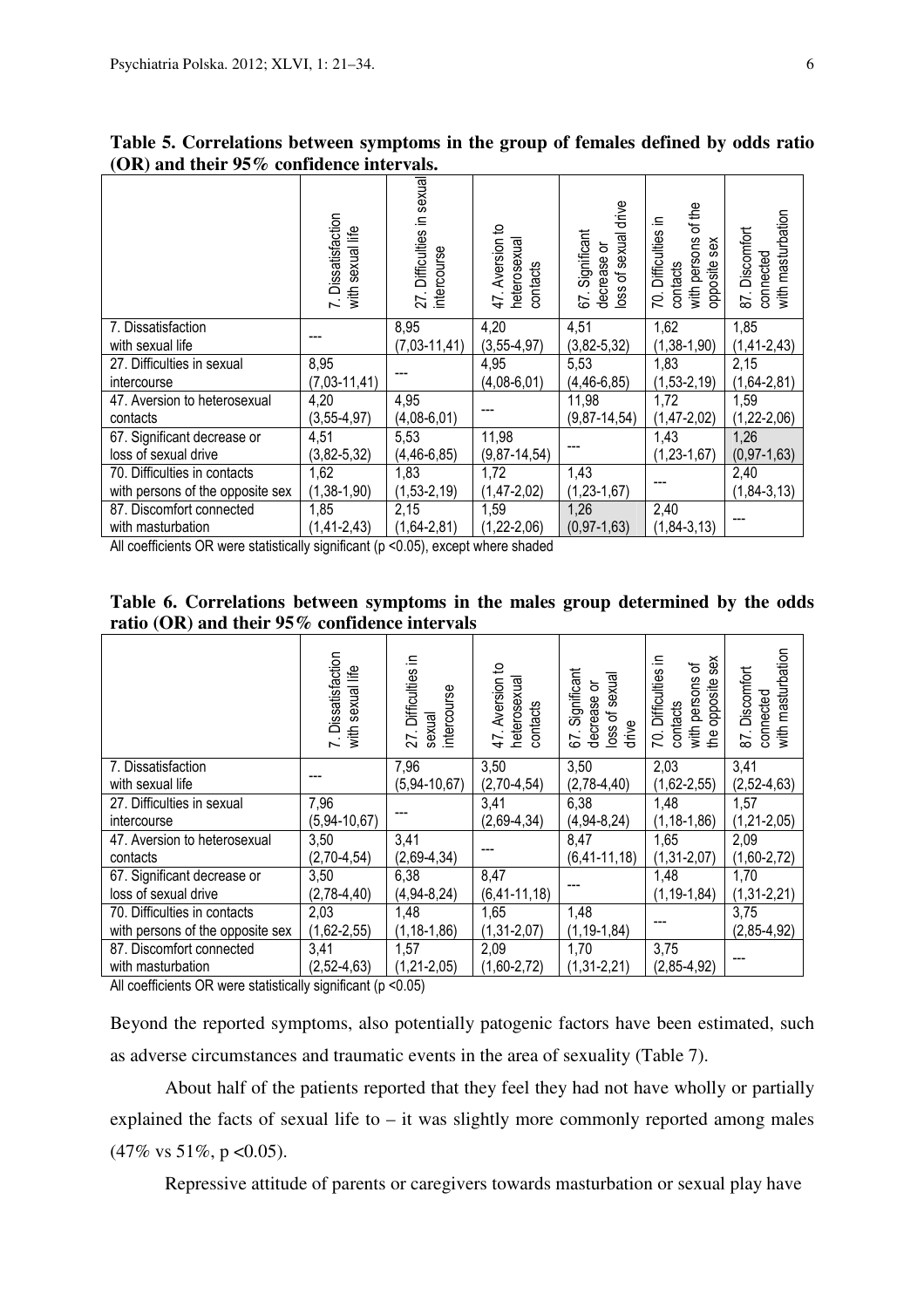encountered 5% of patients (regardless of gender). The supposition that their behavior was known about, but not punished has been reported by a significantly greater proportion of men ( $p$  <0.0001). The examined males significantly less frequently ( $p$  <0.005) than females underwent an initiation. The prevalence of definitely premature onset of sexual life in the form of penetration before 14 years of age (first intercourse) was relatively rare, it has concerned approximately 1% of females and males. Females have significantly more often (p <0.0001) evaluated their first intercourse as rather unwanted or having the character rape. As many as one fifth of the patients had the feeling of at least unwanted initiation. The percentage of males and females who reported being a victim of an incest or its attempt has been similar (4% vs  $3\%$ , p $> 0.05$ ).

|                                                        | Females    | Males      |
|--------------------------------------------------------|------------|------------|
|                                                        | $(n=2582)$ | $(n=1347)$ |
| Sexual awareness before 18 years of age                |            |            |
| 65.1. Completely aware                                 | 23%        | 22%        |
| 65.2. Partially aware                                  | *30%       | *27%       |
| 65.3. Rather aware                                     | 26%        | 28%        |
| 65.4. Completely not aware                             | 21%        | 23%        |
| Attitude of caregivers to masturbation or sexual plays |            |            |
| 66.0. There was no masturbation or sexual plays        | ***69%     | ***34%     |
| 66.1. Did not punish although knew about the behaviors | ***26%     | ***61%     |
| 66.2. Punished for masturbation or sexual plays        | 5%         | 5%         |
| Beginning of sexual life, age of sexual initiation     |            |            |
| 72.0. Has not had sex yet                              | **14%      | **18%      |
| 72.1. Initiation before 13 years of age                | 1%         | 1%         |
| 72.2. Initiation at the age 14-16                      | *6%        | *8%        |
| Assessment of sexual initiation                        |            |            |
| 73.1. Rather wanted initiation                         | ***64%     | ***76%     |
| 73.2. Rather unwanted initiation                       | ***17%     | ***4%      |
| 73.3. Initiation had the character of a rape           | ***4%      | ***1%      |
| Incest or an attempt of an incest                      |            |            |
| 74.2. Incest or an attempt of incest did occur         | 4%         | 3%         |

|  | Table 7. Dysfunctional upbringing and other sexual traumas |  |  |
|--|------------------------------------------------------------|--|--|
|  |                                                            |  |  |

\*\*\*p<0,0005, \*\*p<0,005, \*p<0,05 two-tailed test for two stratum weights (percentages)

#### **Discussion**

Sexuality is an area of life particularly vulnerable to any disruption of mental functioning. Sexual arousal and capacity for sexual activities require mental and physical peace, which is the background for excitement, sense of security and freedom in a relationship with a partner, an attitude to get pleasure, adequate self-esteem, etc. All these aspects are usually disrupted in the course of neurotic disorders. The emergence of problems in sexual life is often associated also with the lack of even basic knowledge about this area of functioning, which lowers self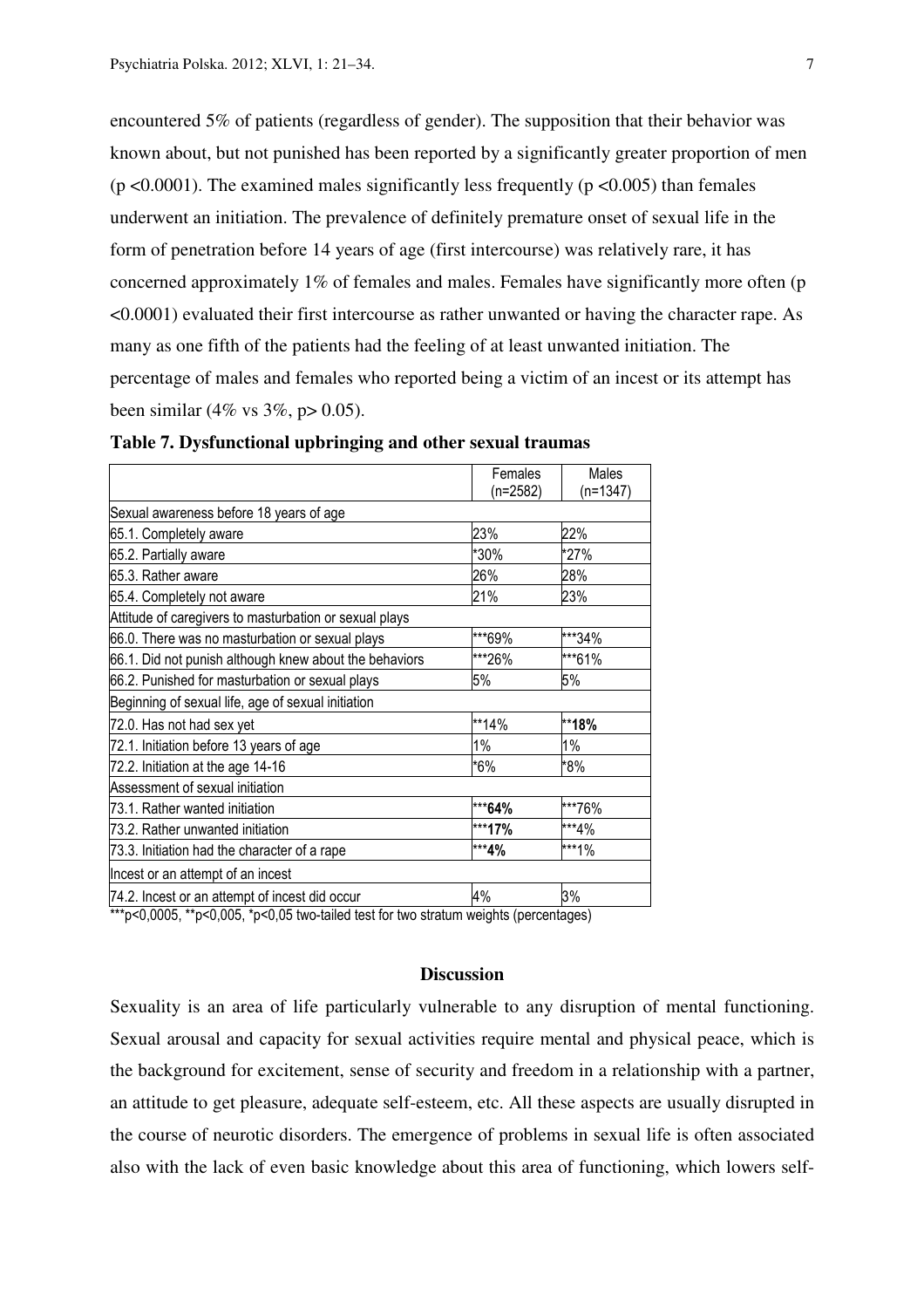esteem, increases fear of negative evaluation, resulting in avoidance or withdrawal from the relationship. Not without a meaning here are also more or less conscious inner conflicts of patients, concerning, for example, values, religion, having children, taking responsibility, etc. It should be emphasized that the study population – young patients without severe somatic illnesses, allows to a focus on psychogenic causes of sexual symptoms.

If at least one of the six symptoms of dysfunctions related to sexual life has been reported by the vast majority of respondents, the question about the meaning of sexuality in all neurotic disorder arises. At the same time, significantly greater in this population prevalence of symptoms from the area of sexuality than the situations from childhood and adolescent, potentially disturbing sexuality (even taking into account the underestimation of this second factor), suggests that probably not only they affect the occurrence of sexual disturbances of people with neurotic disorders. This is not a new conclusion: Winid [25], emphasized the background of "neurotic sexual disorders", in the form of marital conflicts, similarly Jabłoński [26] describing couples with "psychogenic sexual dysfunctions" as "mainly neurotic disorders, though complicated or even expressed by sexual symptoms ", classified them to "symptoms of a neurotic syndrome". Dominik and Żuchowicz [27, 28] have also described numerous sexual conflicts (blaming partners or oneself for "sexual sabotage" of the relationship or for punishing by refusing intercourse), in patients of neurotic wards. A contemporary publication by Jodko and colleagues [12] also provides data emphasizing the importance of sexual problems for neurotic patients and their partners. The surprisingly small number of modern scientific publications on the coexistence of neuroses and sexual dysfunction shows how often the issue of sexuality of neurotic patients is marginalized.

It can be difficult to determine the relationship of cause and effect for the disclosed relationship, the complaint most often reported by respondents – dissatisfaction with sexual life - can be either associated with the current limited ability to pursue their sexual needs (also common in the general population) or with the difficulties in sexual life, decreasing its quality. In the case of people with neurotic disorders, the aspect of the incorrect cognitive schemas should also be taken into account, when the negative subjective evaluation of sexual functioning is associated with, for instance, excessive requirements from oneself or the expectations from others.

The decrease of sexual drive - the second most common symptom in the examined group of patients, poses clear problems of assessing the real prevalence in the general population (the corresponding figures are in a broad ranges  $17\%$  -33%), but in physically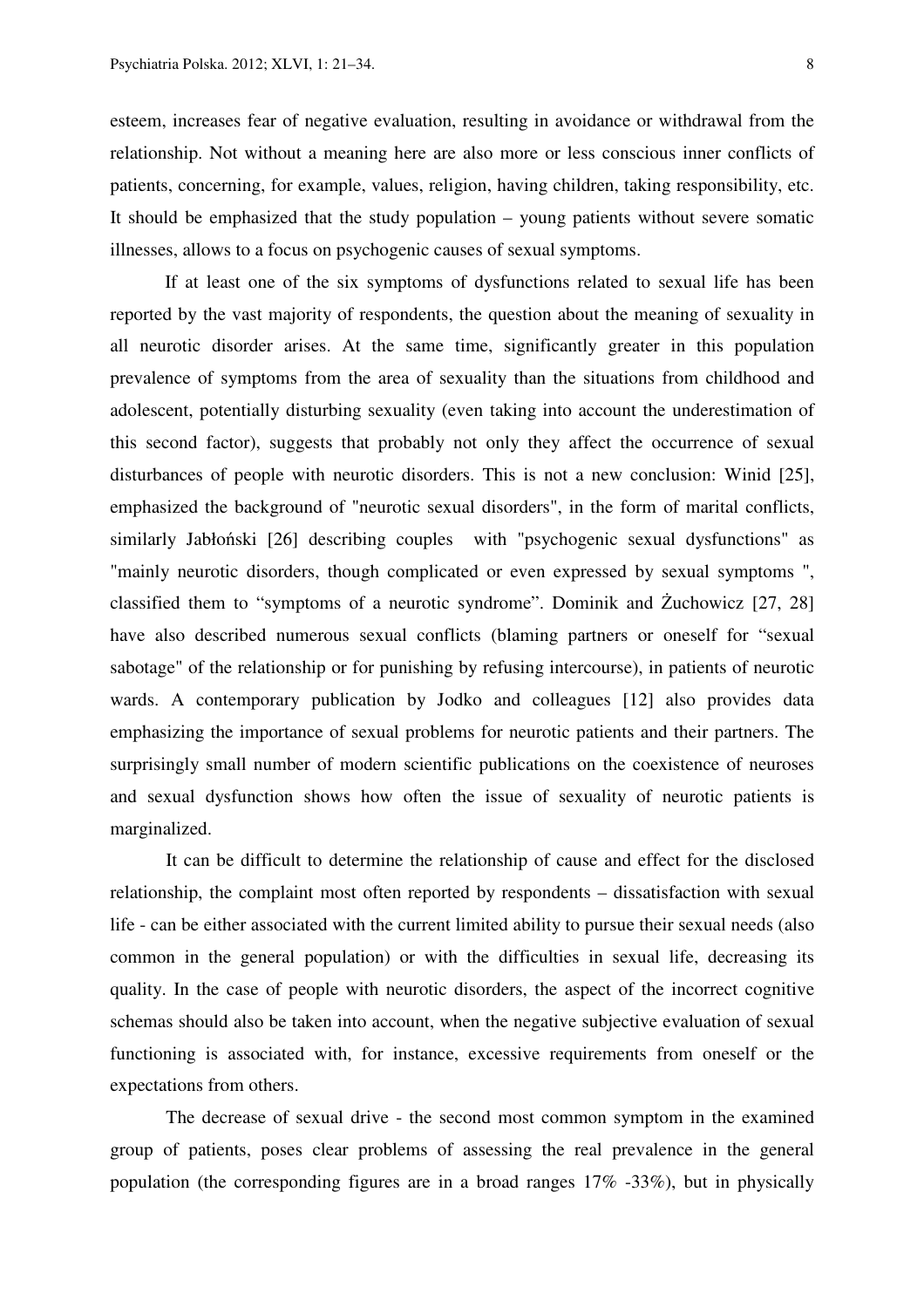healthy and young patients it is surprisingly common. Here once again a number of possible directions of interpretation can be found: perhaps in neurotic disorders, like in depression, sexual needs are hampered by increased levels of anxiety and stress, or, conversely, for example, in the psychoanalytic terms a reduction of the sexual drive constitutes the primary inhibition of libido, and reliving the tension resulting from it is responsible for the formation of anxiety symptoms.

In women, reducing the drive was associated with aversion to sexual contacts with men, however, the analysis of cause and effect relationship does not allow to specify the direction, moreover , it is also possible that both of the phenomena may co-occur because of some other reasons (e. g. unconscious homosexual orientation in some of the examined persons).

Incestuous intercourse, or an attempt of it, has been one of the rarest of traumatic events reported by patients. In Poland 2-3% of women and less than 1% of men admits to have such experiences [29], and it is claimed by many authors [30] that these values are lowered and that approximately 15% of women and 5% of men (before 18 years of life) have experienced an incest.

There is an interesting link between the lack of sexual satisfaction with the unpleasant feelings associated with masturbation, much stronger among males than females. Masturbation is a behavior which is of high importance for the psychosexual development and an integral element of a set of sexual behavior of healthy persons. Although it is often discussed in the context of a greater prevalence among males (which is also confirmed by the results of our study), it may be equally important for females - often negatively oriented towards it, also due to the greater social acceptance of sexual expression through masturbation by males [31, 32]. The more punishing for masturbation and other sexual plays is a heavy burden for psychosexual development.

The following study has been based on data from everyday clinical practice obtained from a large group of patients.. This is at the same time an advantage of the work - bringing the results and conclusions closer to the possibility of generalization, and its disadvantage making it more difficult , inter alia, to ensure precise diagnosis. The retrospective nature and a longtime range of data, the inevitable subjectivity of assessments of patients, narrowing of the population only to persons qualified to psychotherapy - make the results relevant primarily for therapists taking similar inclusion criteria for treatment. Limitation to patients from the years 1980-2002 was forced by the change of the research tool in 2002. Focusing on the single variables of the symptom checklist and on an interview allow for taking into consideration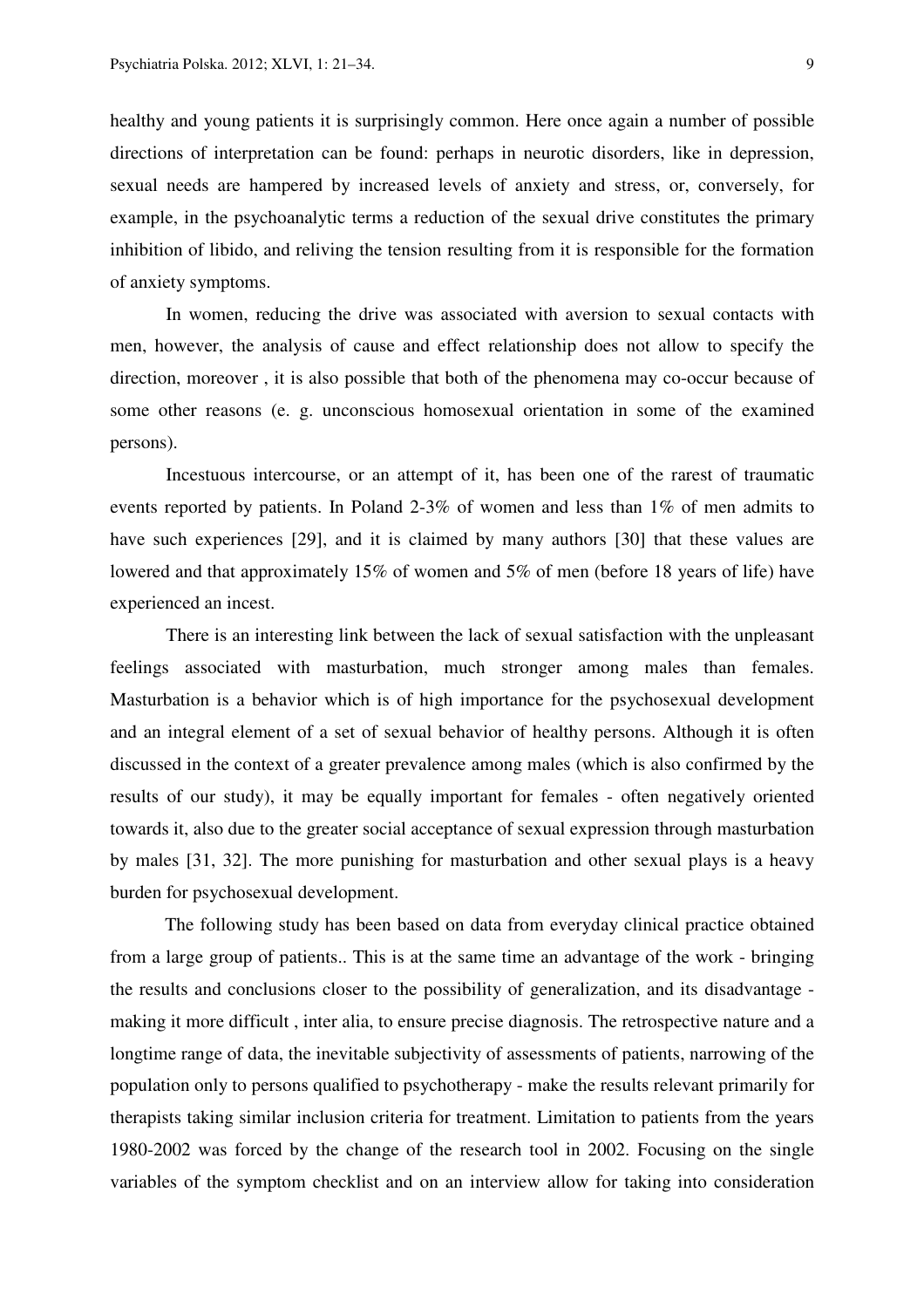their diversity, making the use of the whole scale of sexual disorders less adequate.

Considering the features of the symptom checklist KO "0" and the material derived from retrospective analyzes, the subjective understanding of the variables cannot be discovered. According to the authors of this work, it is permitted only to directly interpret the meaning of the questions according to their content (as do the respondents), or possibly an indepth investigation of their meaning on the basis of, for instance, statistical relationships between the answers and the results of other tools.. Another inaccuracy has been caused by the difficulty of the respondents to adjust to the instructions of reporting symptoms from the past week. Therefore, the analyzes of the symptoms occurrence must be considered more valuable than those concerning the assessment of severity, or strictly described time of their occurrence (the past week).

### **Conclusions**

- 1. A significant prevalence of all analyzed symptoms from sexuality areas has been indicated even though the study group was treated for reasons other than sexual disorders.
- 2. The most common has been dissatisfaction with sex life, as well as a decrease of the sexual drive, which has occurred in more than a half of the respondents. The least frequently reported aliment have been the unpleasant feelings associated with masturbation.
- 3. Male patients have reported slightly more often than females the presence of dissatisfaction with sexual life, difficulties with intercourse, and discomfort accompanying masturbation. Females have more often reported the presence of aversion to sexual contact with men.
- 4. Some of the burdens of traumatic events in the studied group have been very common (a feeling of not being introduced into the subject of sexuality before 18 years of age has been reported by one fifth of respondents), others much rare: incest, forced initiation or premature beginning of sexual life.
- 5. The issue of sexuality should be regarded as important for the population of patients treated with psychotherapy because of symptoms of neurotic disorders, personality and behavior disorders, regardless of the "formally" declared reasons of coming for treatment.
- 6. It is advisable to design structured research and clinical instruments involving both the symptoms and traumatic events.

**Acknowledgments:** The authors thank Dr Maciej Sobański for his help in statistical compiling of the results. **Information on sponsorship of the research**: the research has been partially conducted in frames of the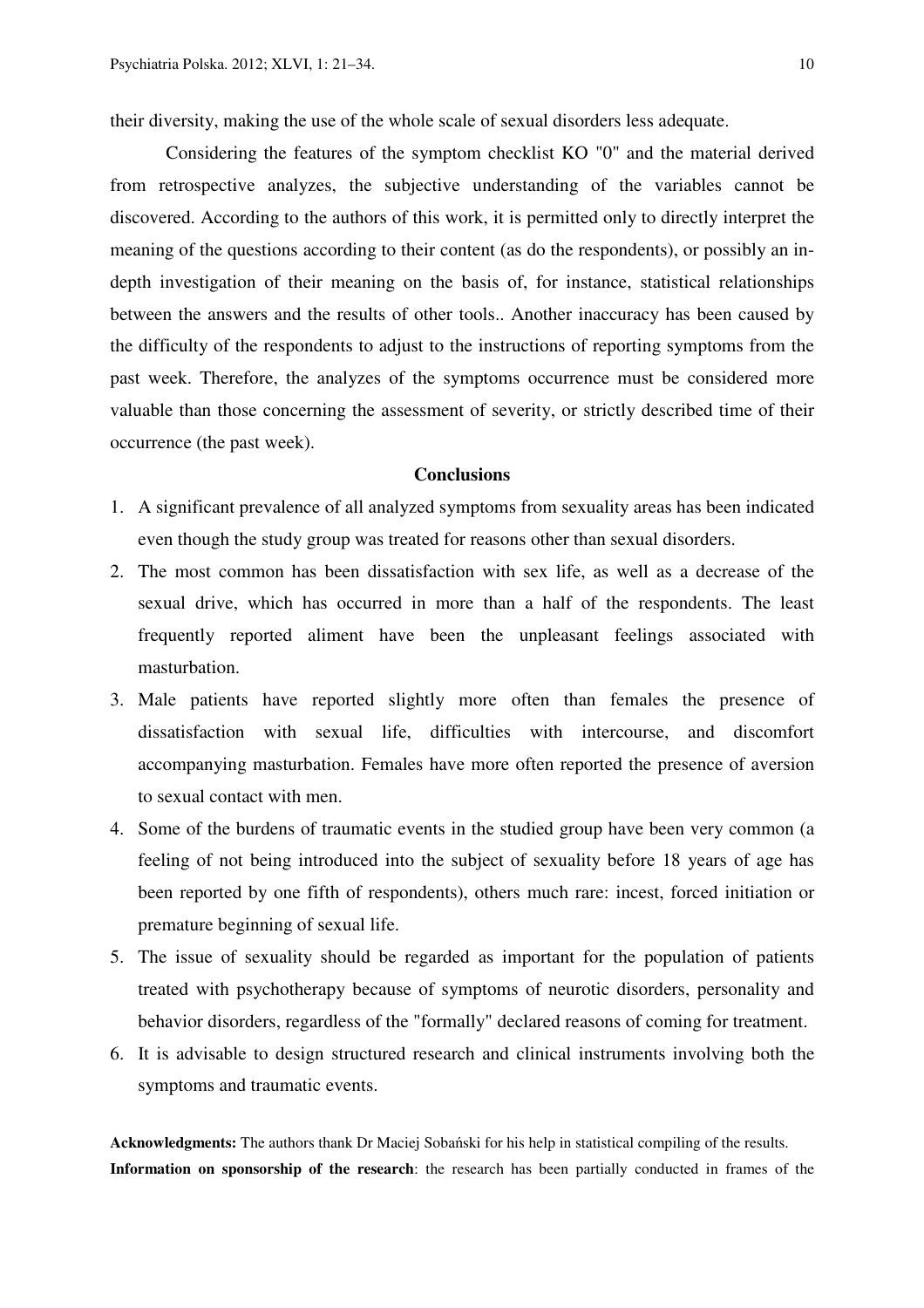implementation of the programs: K/ZDS/000422 (501/NKL/270/L) and K/ZBW000126. Consent of the Bioethics Committee of Jagiellonian University Medical College has been obtained**.** 

**Address for correspondence**: dr n. med. Jerzy A. Sobański, Katedra Psychoterapii UJ CM,

ul. Lenartowicza 14, 31-138 Kraków, e-mail: jerzy.sobanski@uj.edu.pl

#### **References:**

- 1. Lew-Starowicz Z. red. Problemy seksualne w różnych specjalnościach lekarskich. Warszawa; PZWL: 1992.
- 2. Figueira I, Possidente E, Marques C, Hayes K. Sexual dysfunction: A neglected complication of panic disorder and social phobia. Arch. Sex. Beh. 2001; 30, 4: 369–377.
- 3. van Lankveld JJDM, Grotjohann Y. Psychiatric comorbidity in heterosexual couples with sexual dysfunction assessed with the Composite International Diagnostic Interview. Arch. Sex. Behav. 2000; 29, 5: 479-498.
- 4. Elliott AN, O'Donohue WT. The effects of anxiety and distraction on sexual arousal in a nonclinical sample of heterosexual women*.* Arch. Sex. Behav. 1997; 26, 6: 607-624.
- 5. Norton GR, Jehu D. The role of anxiety in sexual dysfunctions: A review. Arch. Sex. Behav. 1984; 13, 2: 165-183.
- 6. Hale VE, Strassberg DS. The role of anxiety on sexual arousal. Arch. Sex. Behav. 1990; 19, 6: 569-581.
- 7. Katz RC, Jardine D. The relationship between worry, sexual aversion, and low sexual desire. J. Sex. Marital Ther. 1999; 25: 293–296.
- 8. Araszkiewicz A, Krzemińska A. Zaburzenia seksualne u pacjentów z zespołem lęku napadowego i zespołem lęku społecznego. Psychiatr. Prakt. Ogólnolek. 2003; 3, 1: 27-31.
- 9. Tignol J, Martin-Guehl C, Aouizerate B, Grabot D, Auriacombe M. Social phobia and premature ejaculation: A case-control study. Depr. Anx. 2006; 23, 3: 153-157.
- 10. Corretti G, Pierucci S, De Scisciolo M, Nisita C. Comorbidity between social phobia and premature ejaculation: Study on 242 males affected by sexual disorders. J. Sex Marital Ther. 2006; 32, 2: 183-187.
- 11. Bodinger L, Hermesh H, Aizenberg D i wsp. Sexual function and behavior in social phobia. J. Clin. Psychiatry. 2002; 63, 10: 874-879.
- 12. Jodko A, Głowacz J, Kokoszka A. Zgłaszanie zaburzeń funkcji seksualnych jako objawu podczas terapii zaburzeń lękowych. Seksuol. Pol. 2008; 6, 1: 26–32.
- 13. Tejkowski S. Zaburzenia seksualne u pacjentów chorujących na nerwicę i zaburzenia osobowości. Psychoterapia. 1986; 3, 58: 39-46.
- 14. Lew-Starowicz Z, Krajka K, Darewicz B, Ciesielska B, Robacha A, Jakima S, Windak A, Haczyński J. Zdrowie seksualne - trudny problem dla lekarzy. Seksuol. Pol. 2004; 2, 2: 33–38.
- 15. Feldhaus-Dahir M. Female sexual dysfunction: barriers to treatment. Urol. Nurs. 2009; 29, 2: 81-86.
- 16. Goldstein I, Lines C, Pyke R, Scheld JS. National differences in patient-clinician communication regarding hypoactive sexual desire disorder. J. Sex. Med. 2009; 6, 5: 1349-1357.
- 17. Hayes RD, Dennerstein L, Bennett CM, and Fairley CK. What is the "true" prevalence of female sexual dysfunctions and does the way we assess these conditions have an impact? J Sex Med 2008; 5: 777-787.
- 18. Aleksandrowicz JW, Bierzyński K. i wsp. Minimum informacji o pacjentach nerwicowych i ich leczeniu. Psychoterapia. 1981; 37: 3-10.
- 19. Zawadzki B. Kwestionariusze osobowości. Strategie i procedura konstruowania. Warszawa: Wydawnictwo Naukowe Scholar; 2006.
- 20. Aleksandrowicz JW. Zarys teorii zaburzeń nerwicowych. Niepublikowana praca habilitacyjna. Kraków: Akademia Medyczna, Wydział Lekarski; 1978.
- 21. Aleksandrowicz JW, Bierzyński K. i wsp. Kwestionariusze objawowe "S" i "0" narzędzia służące do diagnozy i opisu zaburzeń nerwicowych. Psychoterapia. 1981; 37: 11-27.
- 22. Aleksandrowicz JW, Hamuda G. Kwestionariusze objawowe w diagnozie i w badaniach epidemiologicznych zaburzeń nerwicowych. Psychiatr. Pol. 1994; 28, 6: 667-676.
- 23. Rewer A. Skale kwestionariusza objawowego "O". Psychiatr. Pol. 2000; 34, 6: 931-943.
- 24. Aleksandrowicz JW, Sobański JA. Skuteczność psychoterapii poznawczej i psychodynamicznej. Kraków: Biblioteka Psychiatrii Polskiej. KRW PTP; 2004.
- 25. Winid B. Psychosomatyczne zaburzenia seksualne w życiu rodzinnym. Psychiatr. Pol. 1978; 12, 5-6: 607- 612.
- 26. Jabłoński Z. Optymalne podejście w leczeniu psychogennych dysfunkcji seksualnych. Psychoterapia. 2002; 1, 120: 41-46.
- 27. Dominik M, Żuchowicz T. Porównanie sytuacji nerwicowych i obrazu chorobowego u kobiet i mężczyzn leczonych z powodu nerwicy. Psychoterapia. 1977; 23: 3-12.
- 28. Dominik M, Żuchowicz T. Problemy mężczyzn leczonych w oddziale nerwic. Psychoter. 1976; 19: 14-20.